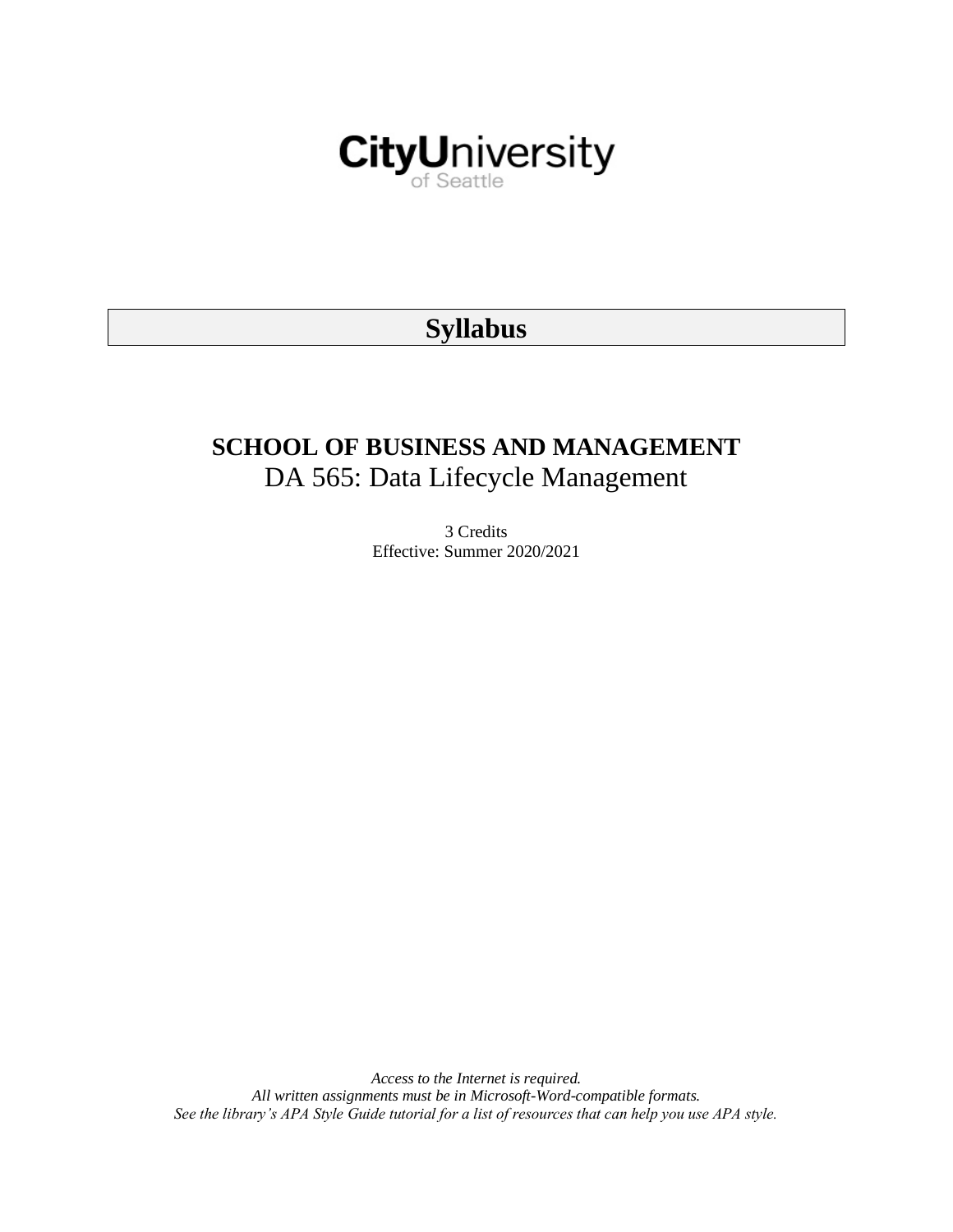## **FACULTY**

Faculty Name: FACULTY NAME

#### Contact Information: CONTACT INFORMATION

#### [INSTRUCTOR MAY INSERT PERSONAL MESSAGE IF DESIRED]

## **COURSE DESCRIPTION**

Analytics professionals must not only understand how to build data models, they must know how to deploy models in an enterprise environment. Once deployed, models need to be tested and recalibrated, and analysts must develop training so that others can utilize and understand their models. Finally, analysts need to carry models through their life cycle, evaluating their benefits and sunsetting models which no longer provide accurate results. This course covers domains VI and VII of the Certified Analytics Professional certification exam.

## **COURSE RESOURCES**

To find a list of the required and recommended resources for this course, please consult your [Course](https://documents.cityu.edu/coursedocumentlookup.aspx)  [Document Lookup.](https://documents.cityu.edu/coursedocumentlookup.aspx)

## **COURSE OUTCOMES**

In this course, learners:

- Evaluate the business benefit of an analytical model
- Justify the initial structure of a model and validate model quality
- Develop production models and support deployment of models
- Recalibrate and maintain model and support training activities
- Validate developed solutions and discuss findings

## **OVERVIEW OF COURSE GRADING**

The grades earned for the course will be derived using City University of Seattle's decimal grading system, based on the following:

| <b>Overview of Required Assignments</b>             | % of Final Grade |
|-----------------------------------------------------|------------------|
| Instructor Determined Assignments and<br>Activities | 30%              |
| <b>Technical Exercises</b>                          | 45%              |
| <b>Final Project</b>                                | 25%              |
| <b>TOTAL</b>                                        | <b>100%</b>      |

## **SPECIFICS OF COURSE ASSIGNMENTS**

The instructor will provide grading rubrics with more detail as to how this assignment will be graded.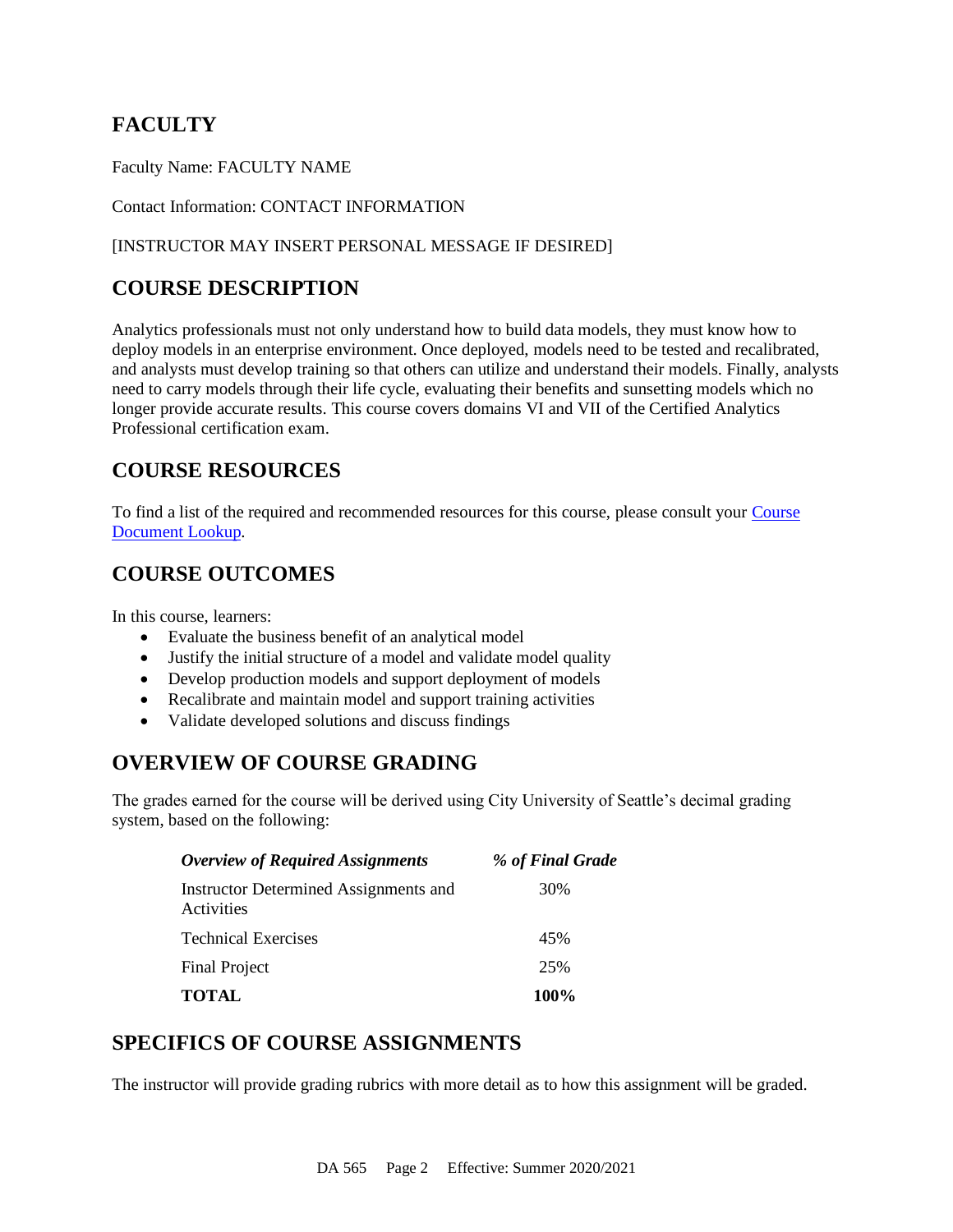#### Instructor Determined Assignments and Activities

Whether in class, online, or in a mixed mode setting, students will be graded on their participation in class discussions; ability to present, explain, or defend alternative viewpoints; and the degree to which they have mastered the concepts and principles inherent in the study of business management. Online and Hybrid classes are required to use online discussion board (Blackboard - Bb). Participation through discussion is an integral part of this course, including engagement in discussions with enhancing points, new ideas, constructive disagreement, real-world examples, personal insight, expanded resource material, and collaborative sharing. Written work will be assessed not only on relevance to the subject presented, but also on adherence to good written form, APA style, and professional presentation. The instructor may also choose to create additional activities to support learning in the classroom or online.

| <i>Components</i>              | % of Grade |
|--------------------------------|------------|
| <b>Quality of Responses</b>    | 33%        |
| <b>Quantity of Responseds</b>  | 34%        |
| <b>Timeliness of Responses</b> | 33%        |
| <b>TOTAL</b>                   | 100%       |

#### Technical Exercises

Students will work primarily in Excel to practice technical aspects pertaining to model deployment and model life cycle maintenance. Students will summarize their findings from each assignment and apply the techniques learned in these exercises to their final project. Topics include CRISP-DM, Lean Six Sigma (DMAIC), evaluating model criteria, lift and gain graphs, re-calibration, visualization, training, and evaluating benefits using benchmarking and financial analysis.

| <b>Components</b>          | % of Grade |
|----------------------------|------------|
| Analysis                   | 50%        |
| Interpretation of Analysis | 30%        |
| Presentation of Findings   | 20%        |
| <b>TOTAL</b>               | 100%       |

#### Final Project

Throughout the course, students will be presented with different scenarios involving key concept of data and data analytics. The instructor will assign a case or provide guidelines to use in selecting a case for analysis. If students select the case, they will need to submit it to the instructor for approval. The case analysis will focus on formulation of a model deployment and maintenance plan, and students will synthesize their findings throughout the course into a complete plan and provide recommendations. Adherence to APA formatting is required and the case response should be 5000-7000 words in length (excluding cover page and reference page) and include a minimum of three (3) references.

| <b>Components</b>                                      | % of Grade |
|--------------------------------------------------------|------------|
| Analysis                                               | 75%        |
| Style including Structure, Flow, Grammar, and Spelling | 15%        |
| APA                                                    | 10%        |
| <b>TOTAL</b>                                           | 100%       |

## **COURSE POLICIES**